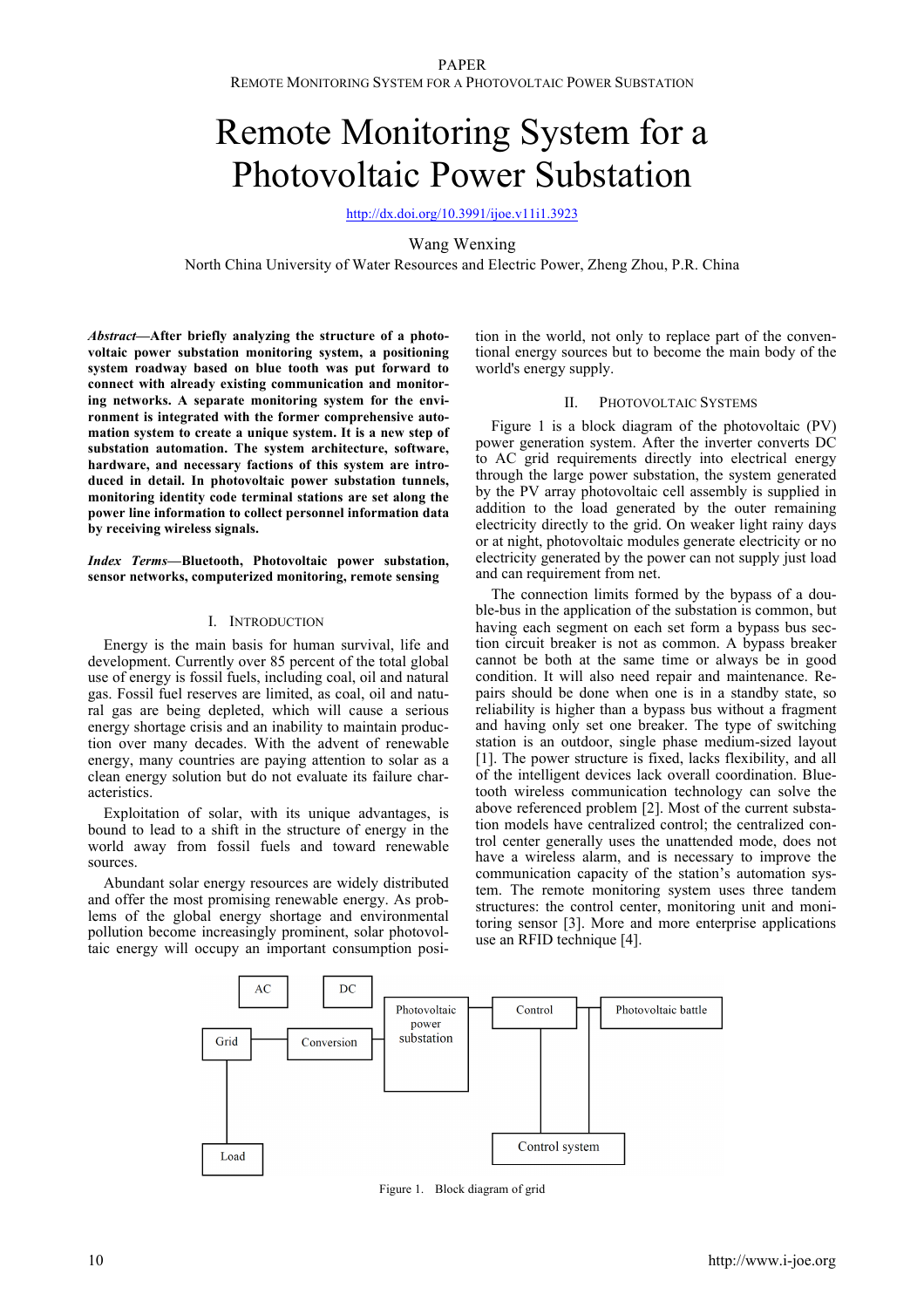PAPER

REMOTE MONITORING SYSTEM FOR A PHOTOVOLTAIC POWER SUBSTATION



Figure 2. System Structure

## III. SYSTEM ARCHITECTURE

The technology based on Bluetooth can effectively simplify the communication between mobile devices in a substation and successfully streamline the devices and equipment and communication with the Internet, so communication between devices and the Internet data is quicker and more efficient in order to widen the road substation information and communication. The technology based on Bluetooth is actually a short-range wireless communication technology. Bluetooth specification microwave bands have a 1M bytes per second transfer rate. The maximum transmission distance is 10 meters but can be up to 100 meters by increasing the transmitting power. This distance is suitable for measurement of photovoltaic devices. Bluetooth is open globally, has good compatibility on a global scale, and has a low-cost to get Bluetooth network.

It has wireless, open, low power characteristics and is one of the non-contact automatic identification technologies.

It uses radio frequency technology and magnetic coupling characteristics to achieve the automatic identification of objects.

The reader sends signals through an antenna; radio frequency tags obtained by sensing the current energy will be stored in the chip containing the encrypted information signal the substation equipment. The reader receives the information and the decoded information extraction equipment from the information processing system, the completion of the default function, and automatic identification.

The distance between the central control room and the equipment is less than 100m. Currently a high-power Bluetooth chip can achieve 100m coverage, fully meeting the actual application.

In the hydropower substation tunnel, monitoring the identity code terminal stations are set along the power line information to collect personnel information data by receiving wireless signals. The system is tested in the corridors. Collected data from various stations via the cable are sent to the transit center set up at the bottom of the field or at the central substation gateway. They are transmitted by the power line or optical fiber ground hosts. The host from the ground completes the data analysis, processing and storage. Therefore, the current Bluetooth, although just started, has caused great concern in mobile communication research.[6]. It achieves the lowest power consumption and reduces cubage. The problems are higher development costs and higher risks [7]. Ground host stations are connected with each to complete the system. In this paper, power line is used as signal transmission medium in the main roadway, and spread spectrum is used as immunity impacts. In a communication system, a key performance indicator for the user is the throughput [8]. In order to reduce the cost, signal transmission in wireless and wire will realize compatibility based on certain foundations. It is the trend [9]. The Bluetooth module is connected with a USB attended mode, takes the Bluetooth module as a USB slave device, and hosts the communication; the maximum transmission speed can reach 12Mbit/s [10].

The hardware of the single chip mainly consists of the core single chip, SRAM, keyboard, LCD, wireless module and components. The system structure architecture is shown as Figure 2.

The core single chip adopts internal storage capacity, resource-rich chips various interfaces to meet the actual needs of the scene. SRAM is the internal memory supplement used for data caching and storage. The core single chip via a wireless network connects with the substation monitoring system to achieve real-time data communication. Bluetooth working frequency is 2.4GHz [11], ISM (industry, science, and medical frequency band), without a license. Most countries use frequency 79 [12], Keyboard and LCD modules are interactive and offer easy operator use. The information collection system uses a wireless, long-distance cable transmission mode. Code transmitter remote terminals are provided by staffing, make the signal a carrier of information, and send out its own personnel number through radio signals.

#### IV. SYSTEM HARDWARE

Due to internal resources and pins a Bluetooth chip is limited; therefore, data acquisition and control from the front end is completed by 51 MCM, the serial connection width of a serial port of a Bluetooth chip. The signal is transformed into digital information via a Bluetooth, does not need to change the original program, and is sent to the control center.

The high voltage and high current from the transformers and circuit breakers are changed into safe voltage for collection ( $0 \sim 5V$ ) by the voltage transformer or current transformer, which are transformed by a single-chip microcomputer through the A/D. After computing the corresponding, it is sent into the Bluetooth chip.

After the Bluetooth chip packages the data, the signal is sent to the control room through a wireless or wired communication channel. The system hardware architecture is shown as Figure 3.

The traditional wired correspondence equipment can satisfy the information transmission request of the stationary dot consumer. Due to the current Bluetooth transmission limitations of distance, according to the White Paper